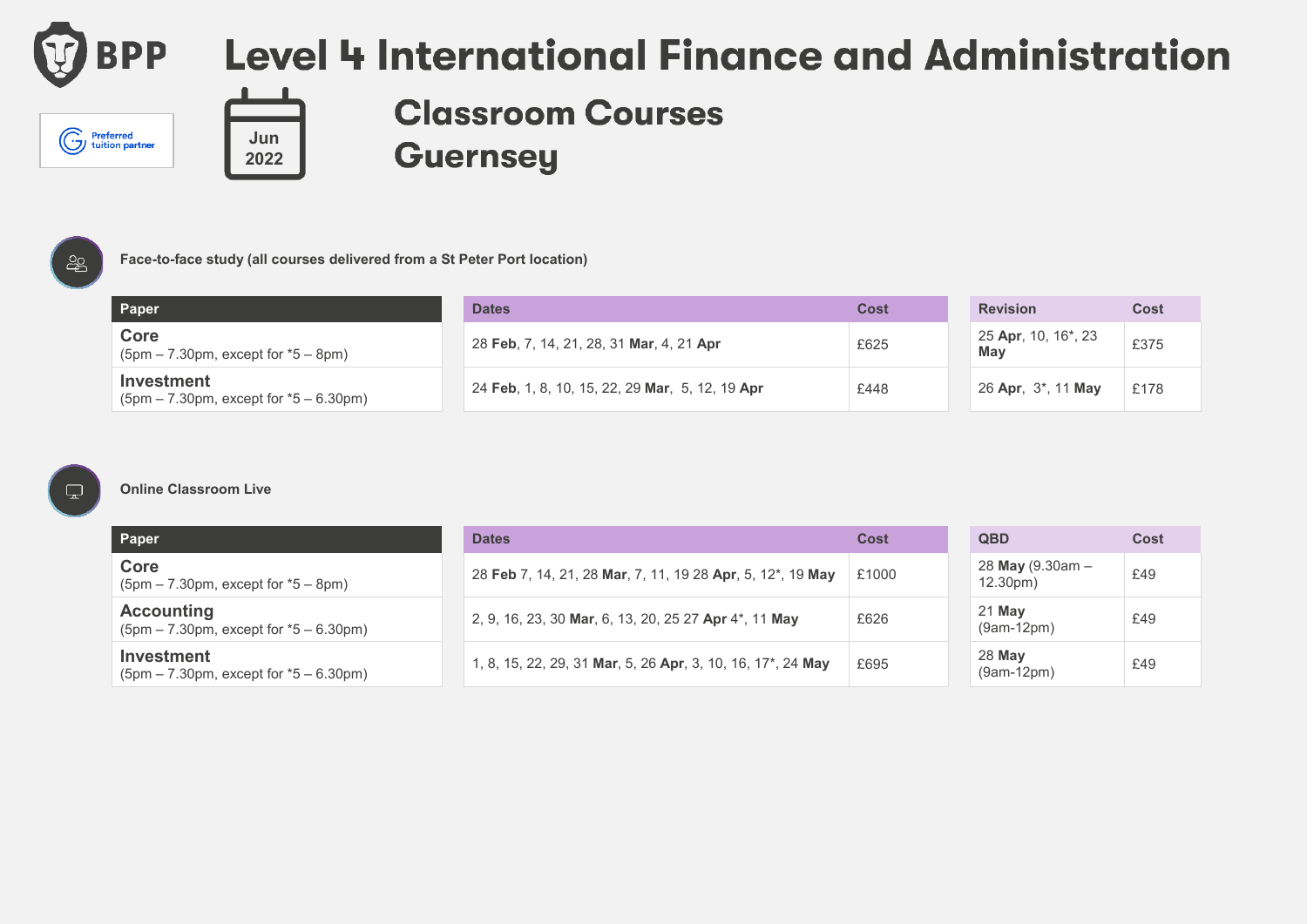

# **Level 5 International Finance and Administration**



**Classroom Courses Guernsey** 



**Paper Taught Cost Revision Cost Trust and Company Administration** (17:00 – 19:30, except for \*17:00 – 20:00) 1, 8, 24, 29, 31 **Mar**, 5, 19 **Apr E539** 

| <b>THUSE AND COMPANY AUTHINISTIATION</b><br>$(17:00 - 19:30,$ except for $*17:00 - 20:00)$  | 1, 8, 24, 29, 31 Mar, 5, 19 Apr     | £539 | 26 Apr, 3, 10 <sup>*</sup> , 16 May | £330 |
|---------------------------------------------------------------------------------------------|-------------------------------------|------|-------------------------------------|------|
| <b>Financial Reporting and Governance</b><br>$(17:00 - 19:30,$ except for $*17:00 - 20:00)$ | 3, 7, 14, 17, 21, 28 Mar, 4, 11 Apr | £539 | 25 Apr, 5, 10 <sup>*</sup> , 16 May | £330 |

**Face-to-face taught and revision classes (all courses delivered from a St Peter Port location)**

| <b>Revision</b>        | Cost |
|------------------------|------|
| 26 Apr, 3, 10*, 16 May | £330 |
| 25 Apr, 5, 10*, 16 May | £330 |

#### $\Box$

#### **Online Classroom Live**

| Paper                                                                                     | Taught                                  | Cost | <b>Revision</b>                     | Cost |
|-------------------------------------------------------------------------------------------|-----------------------------------------|------|-------------------------------------|------|
| <b>Trust and Company Administration</b><br>$(17:00 - 19:30,$ except for $*17:00 - 20:00)$ | 3, 10, 17, 24, 31 Mar, 7, 14 Apr        | £539 | 21 Apr, 11 17 <sup>*</sup> , 24 May | £330 |
| <b>Fund Administration</b><br>$(17:00 - 19:30,$ except for $*17:00 - 20:00)$              | 2, 9, 16, 23, 30 Mar, 6, 13, 20, 27 Apr | £539 | 4, 11 <sup>*</sup> , 18 <b>May</b>  | £330 |
| <b>Financial Reporting and Governance</b><br>$(09:30 - 16:15)$                            | 7, 21 Mar, 1, 8 Apr                     | £590 | 29 Apr, 6 May                       | £381 |

 $\circledcirc$ 

#### **Blended learning**

| Paper                                  | Live y |
|----------------------------------------|--------|
| <b>Business Management in Practice</b> | 7, 21  |
| $(17.30 - 18.30)$                      |        |

| Paper                                                       | Live webinar dates              | Cost |
|-------------------------------------------------------------|---------------------------------|------|
| <b>Business Management in Practice</b><br>$(17:30 - 18:30)$ | 7, 21 Mar, 5, 25 Apr, 3, 23 May | £530 |